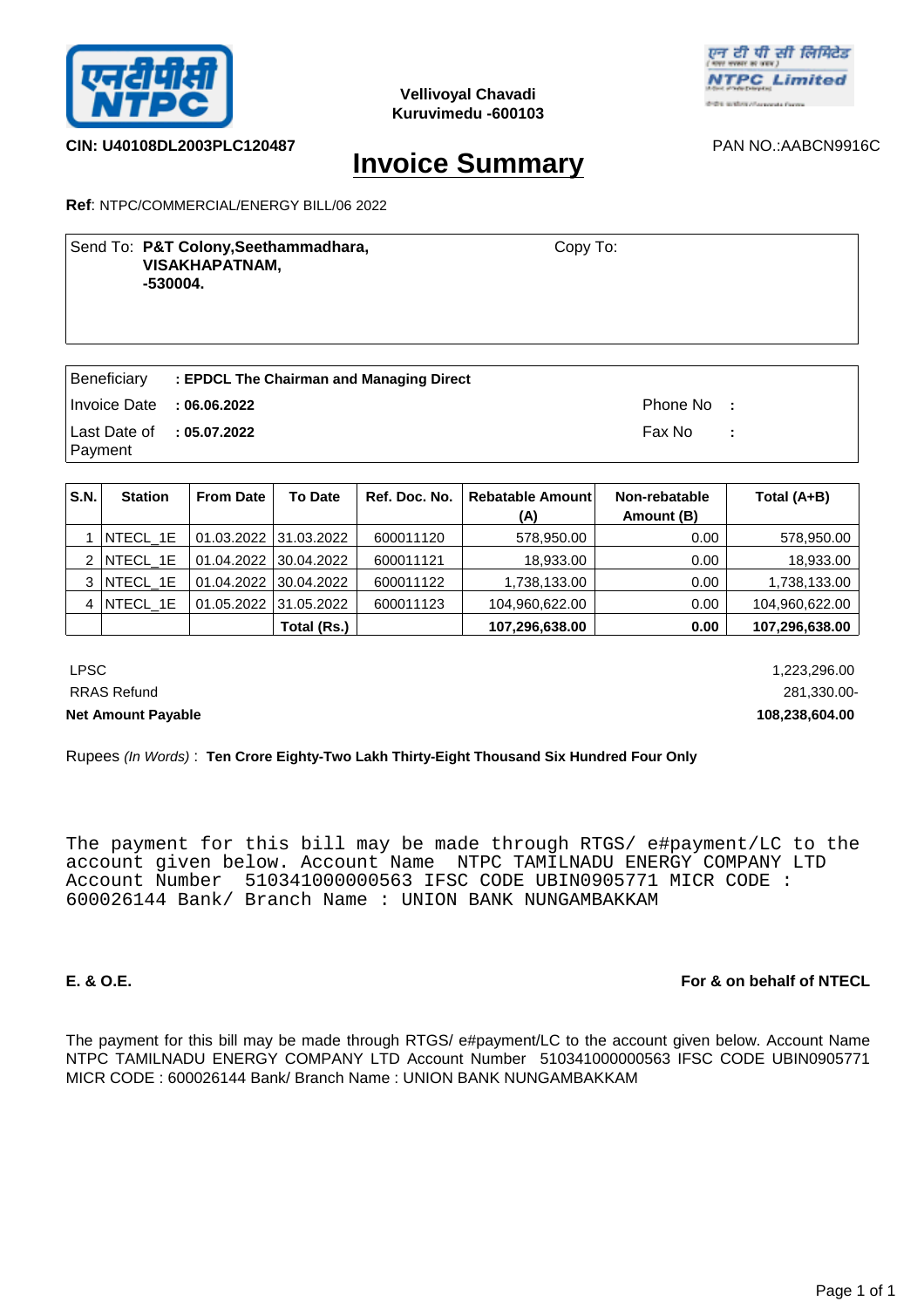



**CIN: U40108DL2003PLC120487** PAN NO.:AABCN9916C

# **Invoice Summary**

**Ref**: NTPC/COMMERCIAL/ENERGY BILL/06 2022

| Send To: Besides Srinivasa Kalyanamandapam,, | Copy To: |
|----------------------------------------------|----------|
| <b>Tiruchanur Road, TIRUPATHI,</b>           |          |
| -518002.                                     |          |
|                                              |          |

|                           | $\mid$ Beneficiary $\mid$ : SPDCL The Chairman and Managing Director, |            |  |
|---------------------------|-----------------------------------------------------------------------|------------|--|
| Invoice Date : 06.06.2022 |                                                                       | Phone No : |  |
| Last Date of : 05.07.2022 |                                                                       | Fax No : : |  |
| Payment                   |                                                                       |            |  |

| S.N. | <b>Station</b>  | <b>From Date</b> | <b>To Date</b>        | Ref. Doc. No. | Rebatable Amount<br>(A) | Non-rebatable<br>Amount (B) | Total (A+B)    |
|------|-----------------|------------------|-----------------------|---------------|-------------------------|-----------------------------|----------------|
|      | NTECL 1E        |                  | 01.03.2022 31.03.2022 | 600011112     | 646,404.00              | 0.00                        | 646,404.00     |
| 2    | <b>NTECL 1E</b> | 01.04.2022       | 30.04.2022            | 600011113     | 21,139.00               | 0.00                        | 21,139.00      |
| 3    | NTECL 1E        |                  | 01.04.2022 30.04.2022 | 600011114     | 1,940,643.00            | 0.00                        | 1,940,643.00   |
| 4    | NTECL_1E        | 01.05.2022       | 31.05.2022            | 600011115     | 117,189,612.00          | 0.00                        | 117,189,612.00 |
|      |                 |                  | Total (Rs.)           |               | 119,797,798.00          | 0.00                        | 119,797,798.00 |

 LPSC 1,365,823.00 RRAS Refund 314,108.00-**Net Amount Payable 120,849,513.00** 

Rupees *(In Words)* : **Twelve Crore Eight Lakh Forty-Nine Thousand Five Hundred Thirteen Only**

The payment for this bill may be made through RTGS/ e#payment/LC to the account given below. Account Name NTPC TAMILNADU ENERGY COMPANY LTD Account Number 510341000000563 IFSC CODE UBIN0905771 MICR CODE : 600026144 Bank/ Branch Name : UNION BANK NUNGAMBAKKAM

## **E. & O.E. For & on behalf of NTECL**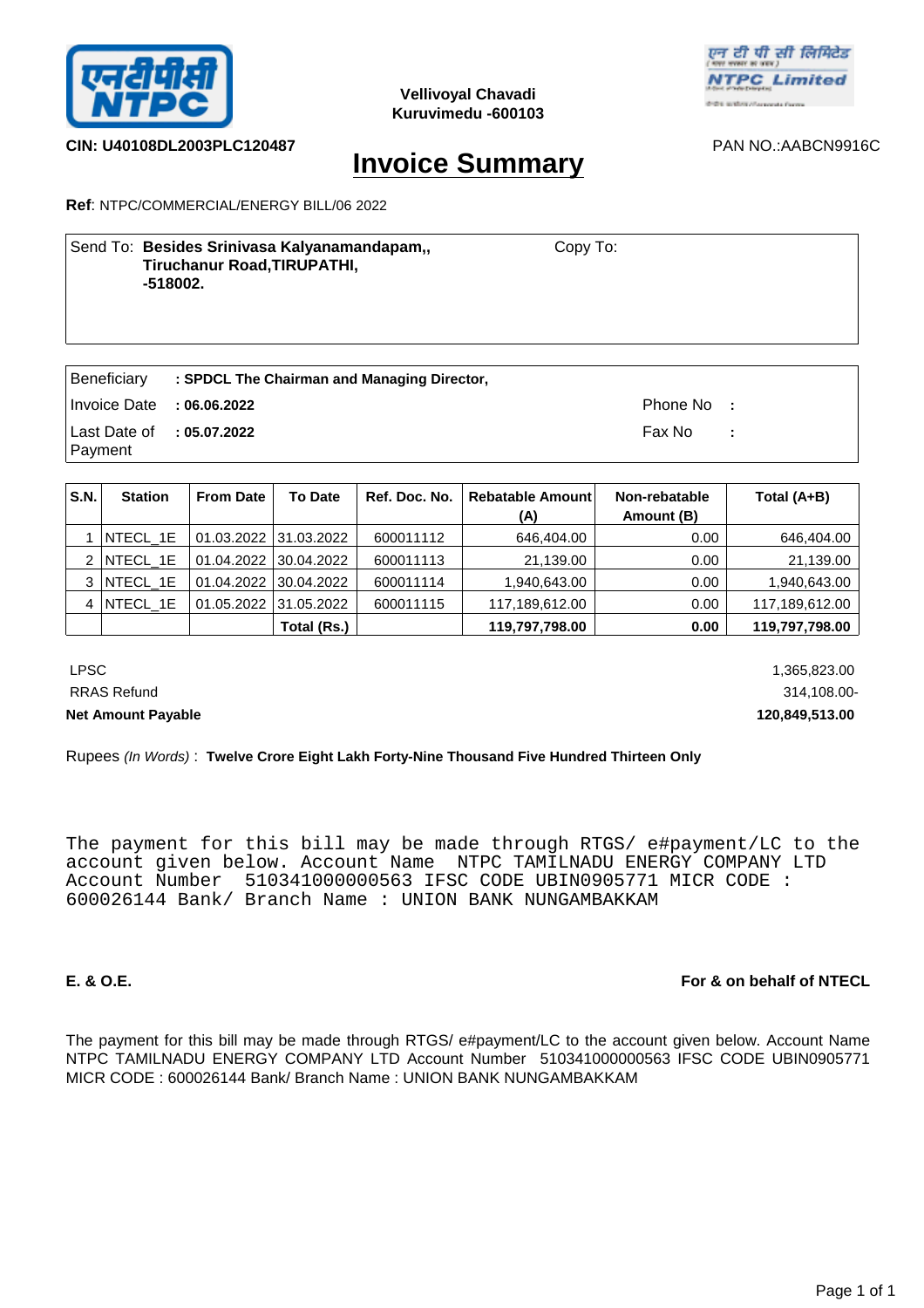



**CIN: U40108DL2003PLC120487** PAN NO.:AABCN9916C

# **Invoice Summary**

**Ref**: NTPC/COMMERCIAL/ENERGY BILL/06 2022

| Send To: Door No. 2,54-16-5 ITI College,<br>Road Opp.Ramesh Hospital, Vijayawada,<br>-520008. | Copy To: |  |
|-----------------------------------------------------------------------------------------------|----------|--|
|                                                                                               |          |  |

| Beneficiary                                       | : AP-CPDCL The Chairman and Managing Director |            |  |
|---------------------------------------------------|-----------------------------------------------|------------|--|
| Invoice Date : 06.06.2022                         |                                               | Phone No : |  |
| Last Date of $\therefore$ 05.07.2022<br>  Payment |                                               | Fax No :   |  |

| S.N. | <b>Station</b>  | <b>From Date</b> | <b>To Date</b>        | Ref. Doc. No. | Rebatable Amount<br>(A) | Non-rebatable<br>Amount (B) | Total (A+B)   |
|------|-----------------|------------------|-----------------------|---------------|-------------------------|-----------------------------|---------------|
|      | NTECL_1E        |                  | 01.03.2022 31.03.2022 | 600011124     | 373,073.00              | 0.00                        | 373,073.00    |
| 2    | <b>NTECL 1E</b> | 01.04.2022       | 30.04.2022            | 600011125     | 12,200.00               | 0.00                        | 12,200.00     |
| 3    | NTECL 1E        |                  | 01.04.2022 30.04.2022 | 600011126     | 1,120,045.00            | 0.00                        | 1,120,045.00  |
| 4    | NTECL 1E        | 01.05.2022       | 31.05.2022            | 600011127     | 67,636,140.00           | 0.00                        | 67,636,140.00 |
|      |                 |                  | Total (Rs.)           |               | 69,141,458.00           | 0.00                        | 69,141,458.00 |

 LPSC 788,286.00 RRAS Refund 181,288.00-**Net Amount Payable 69,748,456.00** 

Rupees *(In Words)* : **Six Crore Ninety-Seven Lakh Forty-Eight Thousand Four Hundred Fifty-Six Only**

The payment for this bill may be made through RTGS/ e#payment/LC to the account given below. Account Name NTPC TAMILNADU ENERGY COMPANY LTD Account Number 510341000000563 IFSC CODE UBIN0905771 MICR CODE : 600026144 Bank/ Branch Name : UNION BANK NUNGAMBAKKAM

## **E. & O.E. For & on behalf of NTECL**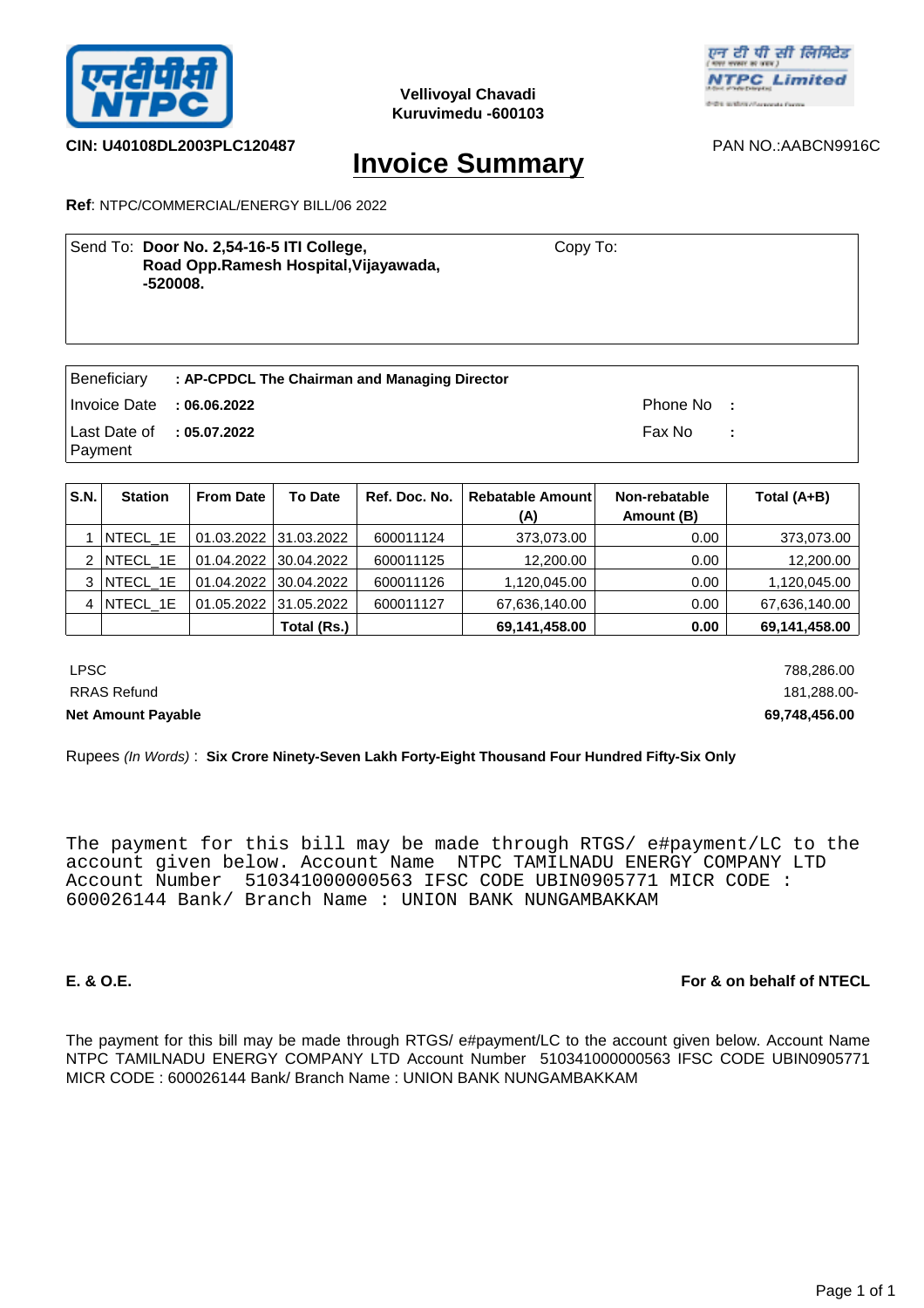



**CIN: U40108DL2003PLC120487** PAN NO.:AABCN9916C

**Invoice Summary**

**Ref**: NTPC/COMMERCIAL/ENERGY BILL/06 2022

Send To: **Mint Compound,** Send To: **Mint Compound, Hyderabad, -500063.** Copy To:

|                             | <b>Beneficiary : TSSPDCL The Chairman and Managing Director</b> |            |  |
|-----------------------------|-----------------------------------------------------------------|------------|--|
| Invoice Date : $06.06.2022$ |                                                                 | Phone No : |  |
| Last Date of : 05.07.2022   |                                                                 | Fax No :   |  |
| Payment                     |                                                                 |            |  |

| S.N. | <b>Station</b>  | <b>From Date</b> | <b>To Date</b>        | Ref. Doc. No. | Rebatable Amount<br>(A) | Non-rebatable<br>Amount (B) | Total (A+B)    |
|------|-----------------|------------------|-----------------------|---------------|-------------------------|-----------------------------|----------------|
|      | NTECL 1E        |                  | 01.03.2022 31.03.2022 | 600011108     | 1,244,678.00            | 0.00                        | 1,244,678.00   |
| 2    | NTECL 1E        | 01.04.2022       | 30.04.2022            | 600011109     | 51,191.00               | 0.00                        | 51,191.00      |
| 3    | <b>NTECL 1E</b> | 01.04.2022       | $ 30.04.2022\rangle$  | 600011110     | 4.699.404.00            | 0.00                        | 4.699.404.00   |
| 4    | NTECL_1E        | 01.05.2022       | 31.05.2022            | 600011111     | 334,803,432.00          | 0.00                        | 334,803,432.00 |
|      |                 |                  | Total (Rs.)           |               | 340,798,705.00          | 0.00                        | 340,798,705.00 |

 LPSC 5,027,021.00 RRAS Refund 245,464.00-**Net Amount Payable 345,580,262.00** 

Rupees *(In Words)* : **Thirty-Four Crore Fifty-Five Lakh Eighty Thousand Two Hundred Sixty-Two Only**

The payment for this bill may be made through RTGS/ e#payment/LC to the account given below. Account Name NTPC TAMILNADU ENERGY COMPANY LTD Account Number 510341000000563 IFSC CODE UBIN0905771 MICR CODE : 600026144 Bank/ Branch Name : UNION BANK NUNGAMBAKKAM

## **E. & O.E. For & on behalf of NTECL**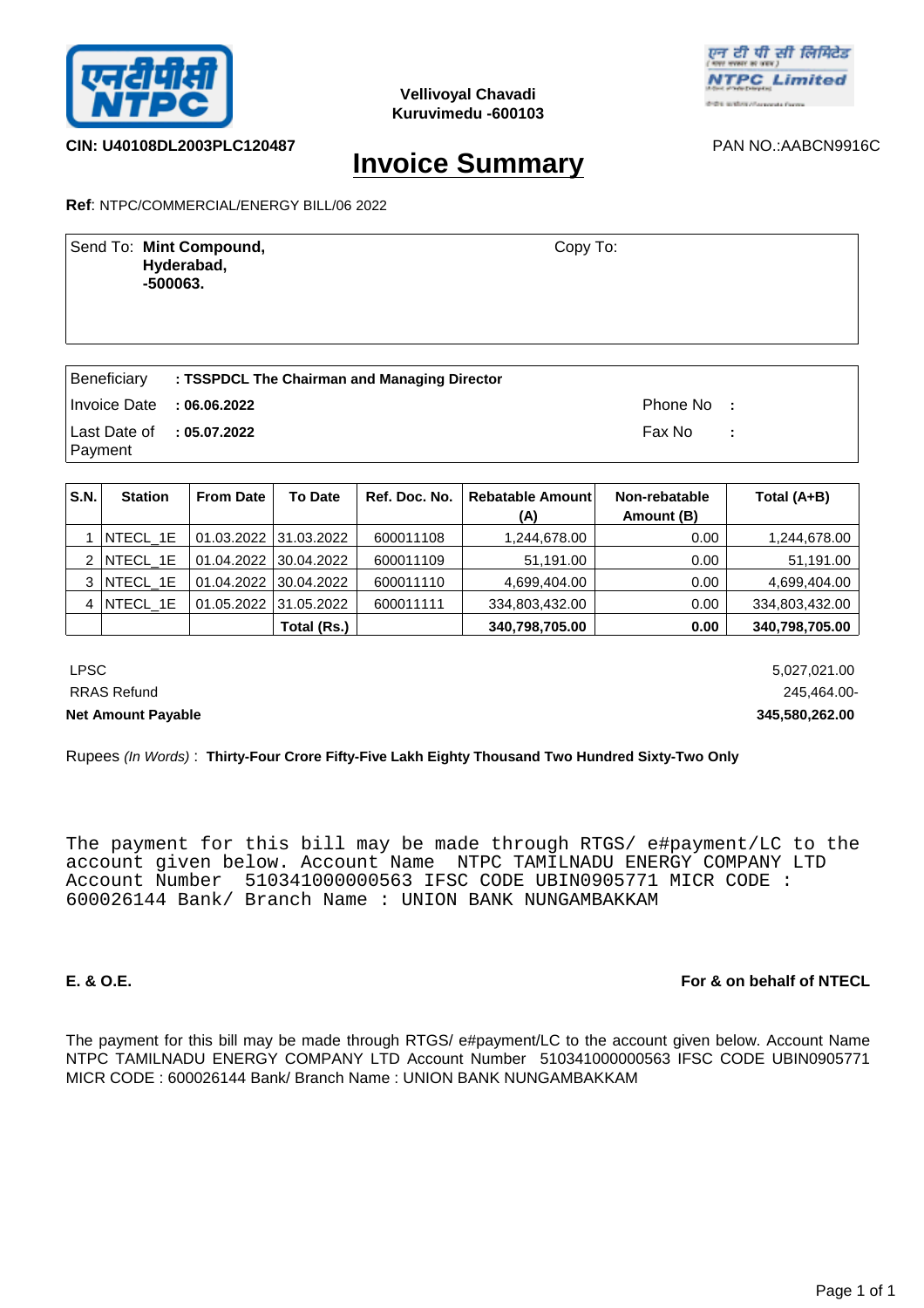



# **CIN: U40108DL2003PLC120487** PAN NO.:AABCN9916C

# **Invoice Summary**

**Ref**: NTPC/COMMERCIAL/ENERGY BILL/06 2022

| Send To: 1-1-504 Opp. NIT Petrol Pump,<br>Chaithanayapuri, Hanmakonda WARANGAL,<br>-506001. | Copy To: |
|---------------------------------------------------------------------------------------------|----------|
|                                                                                             |          |

| Beneficiary               | : NPDCL The Chairman and Managing Direct |            |  |
|---------------------------|------------------------------------------|------------|--|
| Invoice Date : 06.06.2022 |                                          | Phone No : |  |
| Last Date of : 05.07.2022 |                                          | Fax No :   |  |
| Payment                   |                                          |            |  |

| S.N. | <b>Station</b>  | <b>From Date</b> | <b>To Date</b>        | Ref. Doc. No. | Rebatable Amount<br>(A) | Non-rebatable<br>Amount (B) | Total (A+B)    |
|------|-----------------|------------------|-----------------------|---------------|-------------------------|-----------------------------|----------------|
|      | NTECL_1E        |                  | 01.03.2022 31.03.2022 | 600011116     | 519,543.00              | 0.00                        | 519,543.00     |
| 2    | <b>NTECL 1E</b> | 01.04.2022       | 30.04.2022            | 600011117     | 21,368.00               | 0.00                        | 21,368.00      |
| 3    | NTECL 1E        |                  | 01.04.2022 30.04.2022 | 600011118     | 1,961,587.00            | 0.00                        | 1,961,587.00   |
| 4    | NTECL_1E        | 01.05.2022       | 31.05.2022            | 600011119     | 139,750,928.00          | 0.00                        | 139,750,928.00 |
|      |                 |                  | Total (Rs.)           |               | 142,253,426.00          | 0.00                        | 142,253,426.00 |

 LPSC 2,098,338.00 RRAS Refund 102,459.00-**Net Amount Payable 144,249,305.00** 

### Rupees *(In Words)* : **Fourteen Crore Forty-Two Lakh Forty-Nine Thousand Three Hundred Five Only**

The payment for this bill may be made through RTGS/ e#payment/LC to the account given below. Account Name NTPC TAMILNADU ENERGY COMPANY LTD Account Number 510341000000563 IFSC CODE UBIN0905771 MICR CODE : 600026144 Bank/ Branch Name : UNION BANK NUNGAMBAKKAM

## **E. & O.E. For & on behalf of NTECL**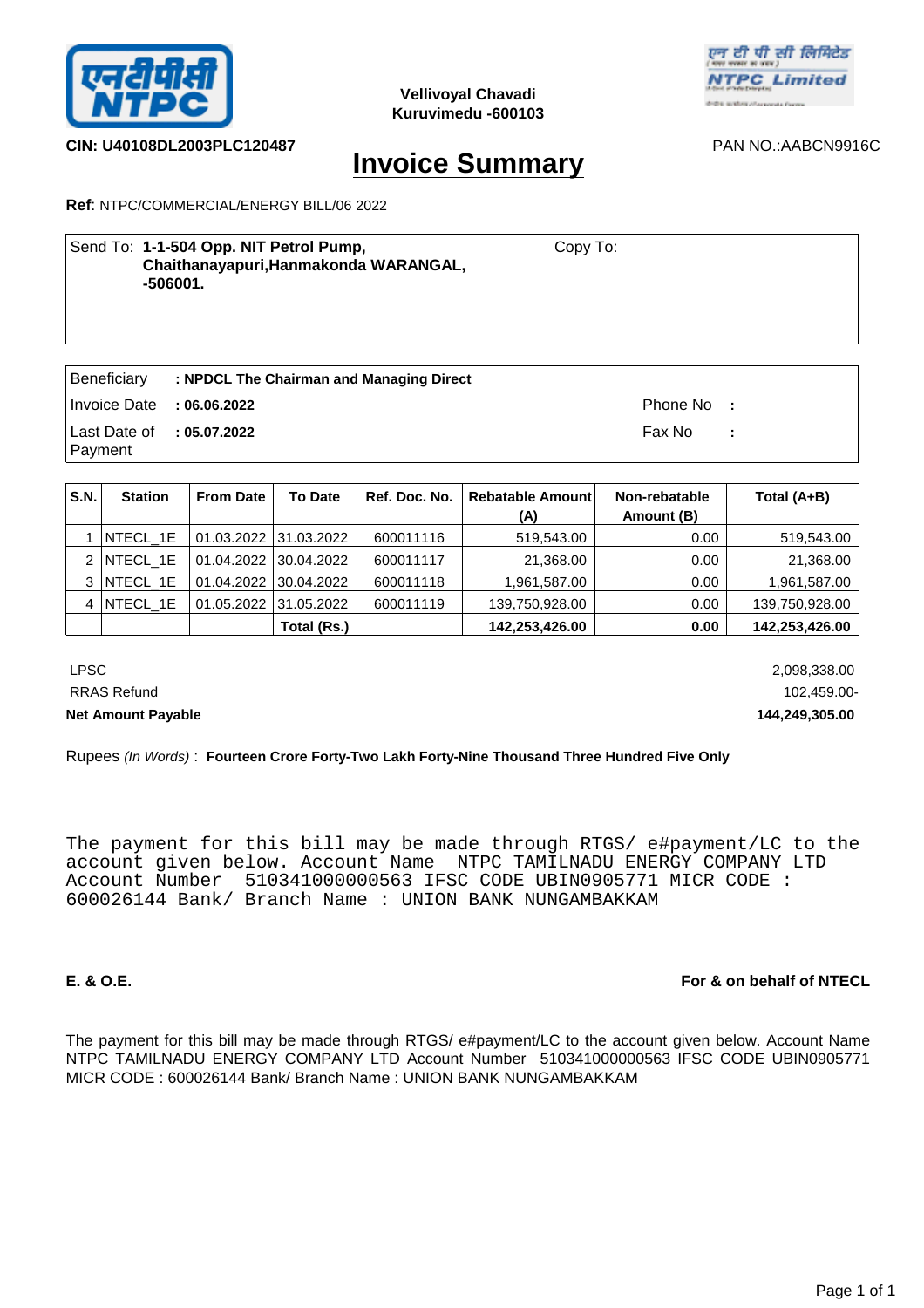



**CIN: U40108DL2003PLC120487** PAN NO.:AABCN9916C

# **Invoice Summary**

**Ref**: NTPC/COMMERCIAL/ENERGY BILL/06 2022

Send To: Krishna Rajandra Circle, **New York Constructs** Copy To:  **BANGALORE, -560001.**

Copy To:

| Beneficiary                            | : BESCOM The General Manager (Power |            |   |
|----------------------------------------|-------------------------------------|------------|---|
| Invoice Date : 06.06.2022              |                                     | Phone No : |   |
| Last Date of : 05.07.2022<br>  Payment |                                     | Fax No     | ÷ |

| S.N. | <b>Station</b>   | <b>From Date</b> | <b>To Date</b>        | Ref. Doc. No. | Rebatable Amount<br>(A) | Non-rebatable<br>Amount (B) | Total (A+B)    |
|------|------------------|------------------|-----------------------|---------------|-------------------------|-----------------------------|----------------|
|      | NTECL 1E         |                  | 01.03.2022 31.03.2022 | 600011128     | 1,319,373.00            | 0.00                        | 1,319,373.00   |
|      | NTECL_1E         | 01.04.2022       | 30.04.2022            | 600011129     | 44,617.00               | 0.00                        | 44,617.00      |
| 3    | <b>INTECL 1E</b> | 01.04.2022       | 30.04.2022            | 600011130     | 3,960,693.00            | 0.00                        | 3,960,693.00   |
| 4    | NTECL_1E         | 01.05.2022       | 31.05.2022            | 600011131     | 249,463,293.00          | 0.00                        | 249,463,293.00 |
|      |                  |                  | Total (Rs.)           |               | 254,787,976.00          | 0.00                        | 254,787,976.00 |

LPSC 1,640,021.00 RRAS Refund 767,311.00-**Net Amount Payable 255,660,686.00** 

# Rupees *(In Words)* : **Twenty-Five Crore Fifty-Six Lakh Sixty Thousand Six Hundred Eighty-Six Only**

The payment for this bill may be made through RTGS/ e#payment/LC to the account given below. Account Name NTPC TAMILNADU ENERGY COMPANY LTD Account Number 510341000000563 IFSC CODE UBIN0905771 MICR CODE : 600026144 Bank/ Branch Name : UNION BANK NUNGAMBAKKAM

## **E. & O.E. For & on behalf of NTECL**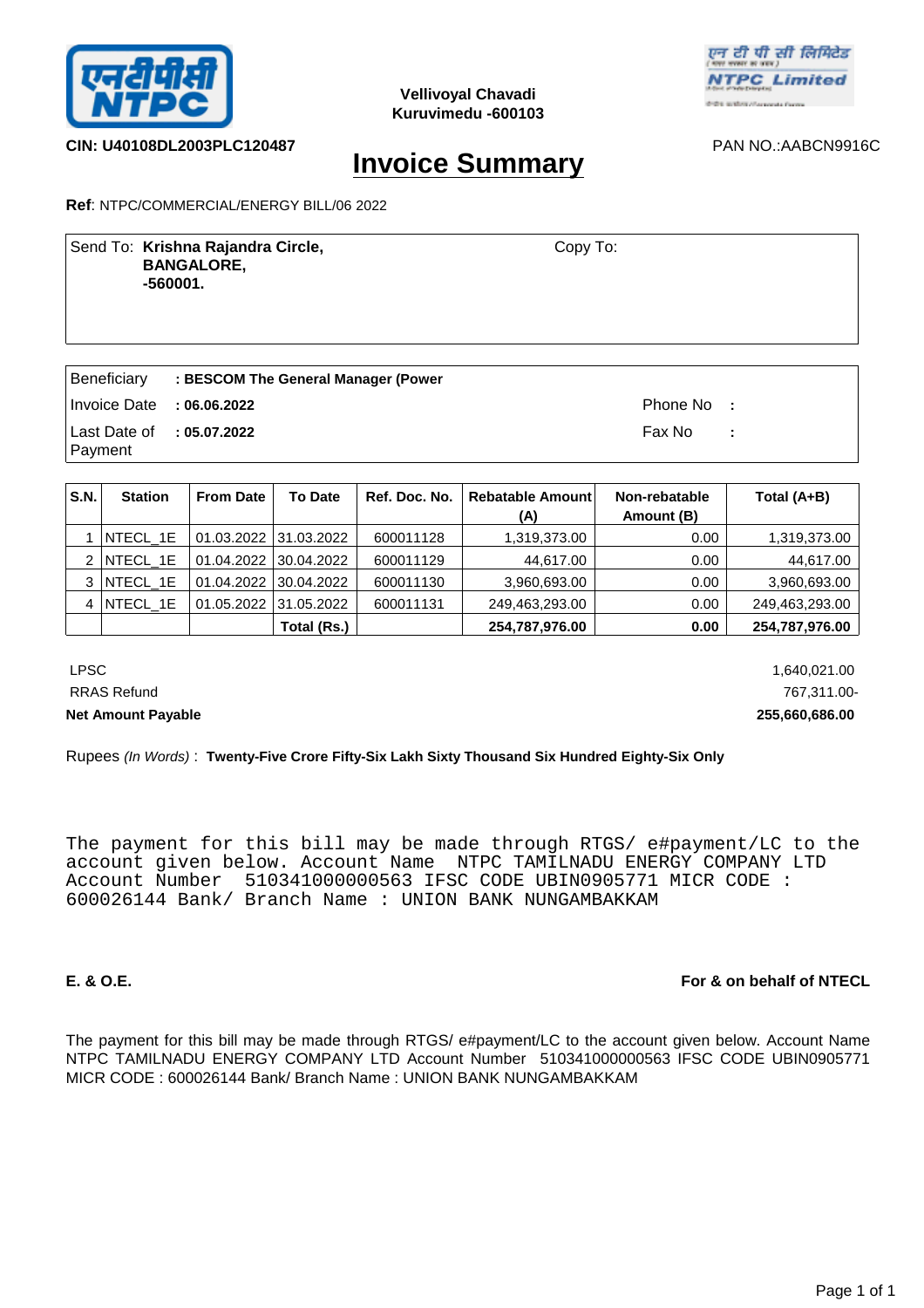



# **CIN: U40108DL2003PLC120487** PAN NO.:AABCN9916C

# **Invoice Summary**

**Ref**: NTPC/COMMERCIAL/ENERGY BILL/06 2022

| Send To: Urs Road 9, L.J. Avenue,,<br>New Kant 9, Saraswathi Puram, MYSORE,<br>-570009. | Copy To: |
|-----------------------------------------------------------------------------------------|----------|
|                                                                                         |          |

|                                      | Beneficiary : CESCO The Financial Advisor, CHAMUNDESWARI |            |  |
|--------------------------------------|----------------------------------------------------------|------------|--|
| Invoice Date : $06.06.2022$          |                                                          | Phone No : |  |
| Last Date of $\therefore$ 05.07.2022 |                                                          | Fax No :   |  |
| Payment                              |                                                          |            |  |

| S.N. | <b>Station</b> | <b>From Date</b> | <b>To Date</b>        | Ref. Doc. No. | <b>Rebatable Amount</b><br>(A) | Non-rebatable<br>Amount (B) | Total (A+B)   |
|------|----------------|------------------|-----------------------|---------------|--------------------------------|-----------------------------|---------------|
|      | NTECL_1E       |                  | 01.03.2022 31.03.2022 | 600011132     | 293,590.00                     | 0.00                        | 293,590.00    |
| 2    | NTECL_1E       |                  | 01.04.2022 30.04.2022 | 600011133     | 8,759.00                       | 0.00                        | 8,759.00      |
| 3    | NTECL 1E       |                  | 01.04.2022 30.04.2022 | 600011134     | 777,535.00                     | 0.00                        | 777,535.00    |
| 4    | NTECL_1E       |                  | 01.05.2022 31.05.2022 | 600011135     | 48,972,856.00                  | 0.00                        | 48,972,856.00 |
|      |                |                  | Total (Rs.)           |               | 50,052,740.00                  | 0.00                        | 50,052,740.00 |

RRAS Refund 170,744.00-

**Net Amount Payable 49,881,996.00** 

### Rupees *(In Words)* : **Four Crore Ninety-Eight Lakh Eighty-One Thousand Nine Hundred Ninety-Six Only**

The payment for this bill may be made through RTGS/ e#payment/LC to the account given below. Account Name NTPC TAMILNADU ENERGY COMPANY LTD Account Number 510341000000563 IFSC CODE UBIN0905771 MICR CODE : 600026144 Bank/ Branch Name : UNION BANK NUNGAMBAKKAM

## **E. & O.E. For & on behalf of NTECL**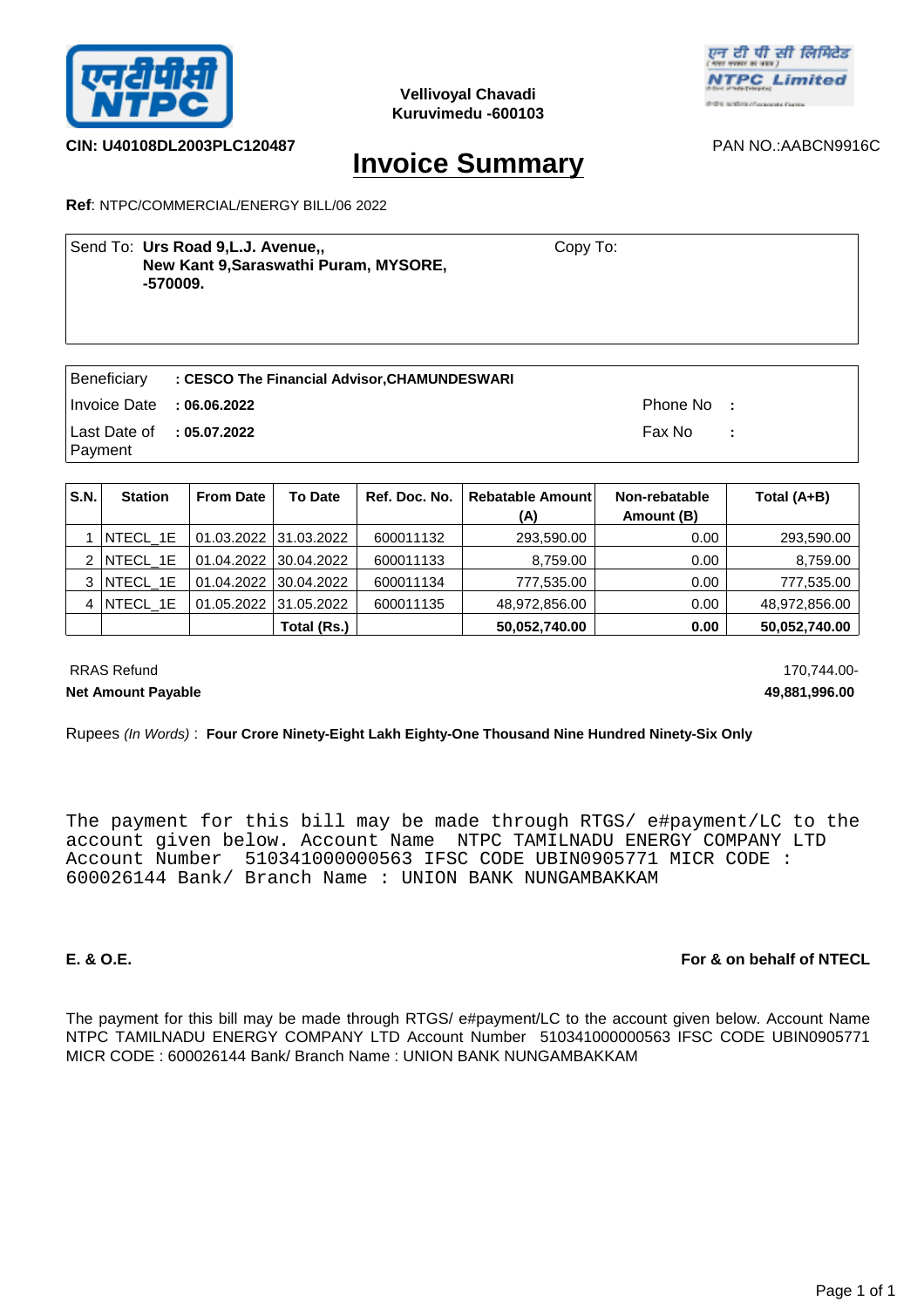



## **CIN: U40108DL2003PLC120487** PAN NO.:AABCN9916C

# **Invoice Summary**

### **Ref**: NTPC/COMMERCIAL/ENERGY BILL/06 2022

Send To: **Main Road,GULBARGA,** Send To: Copy To:  **-585102.**

Copy To:

|                                        | Beneficiary : GESCOM The Financial Advisor, |            |  |
|----------------------------------------|---------------------------------------------|------------|--|
| Invoice Date : 06.06.2022              |                                             | Phone No : |  |
| Last Date of : $05.07.2022$<br>Payment |                                             | Fax No : : |  |

| S.N. | <b>Station</b>  | <b>From Date</b> | <b>To Date</b>        | Ref. Doc. No. | Rebatable Amount<br>(A) | Non-rebatable<br>Amount (B) | Total (A+B)   |
|------|-----------------|------------------|-----------------------|---------------|-------------------------|-----------------------------|---------------|
|      | NTECL 1E        |                  | 01.03.2022 31.03.2022 | 600011144     | 322,458.00              | 0.00                        | 322,458.00    |
| 2    | <b>NTECL 1E</b> |                  | 01.04.2022 30.04.2022 | 600011145     | 10.599.00               | 0.00                        | 10,599.00     |
| 3    | NTECL 1E        |                  | 01.04.2022 30.04.2022 | 600011146     | 940,860.00              | 0.00                        | 940,860.00    |
| 4    | NTECL 1E        | 01.05.2022       | 31.05.2022            | 600011147     | 59,259,825.00           | 0.00                        | 59,259,825.00 |
|      |                 |                  | Total (Rs.)           |               | 60,533,742.00           | 0.00                        | 60,533,742.00 |

RRAS Refund 187,533.00-**Net Amount Payable 60,346,209.00** 

Rupees *(In Words)* : **Six Crore Three Lakh Forty-Six Thousand Two Hundred Nine Only**

The payment for this bill may be made through RTGS/ e#payment/LC to the account given below. Account Name NTPC TAMILNADU ENERGY COMPANY LTD Account Number 510341000000563 IFSC CODE UBIN0905771 MICR CODE : 600026144 Bank/ Branch Name : UNION BANK NUNGAMBAKKAM

# **E. & O.E. For & on behalf of NTECL**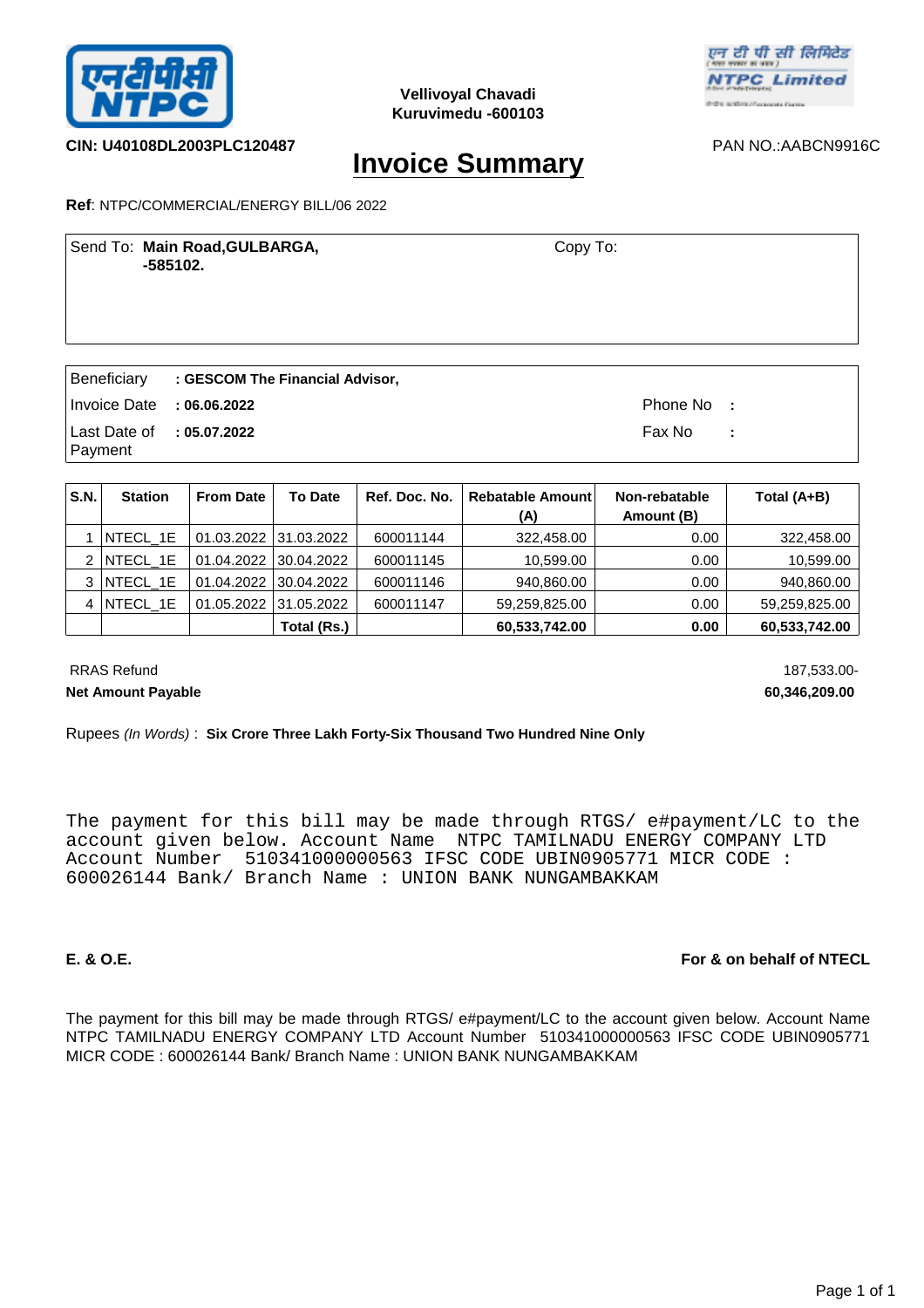



**CIN: U40108DL2003PLC120487** PAN NO.:AABCN9916C

# **Invoice Summary**

**Ref**: NTPC/COMMERCIAL/ENERGY BILL/06 2022

| Send To: Corporate Office, Bejai,,<br>Kavoor Cross, Mangaluru,<br>-575004. | Copy To: |  |
|----------------------------------------------------------------------------|----------|--|
|                                                                            |          |  |

|                                                | Beneficiary : MESCOM The Financial Advisor |            |      |
|------------------------------------------------|--------------------------------------------|------------|------|
| $\blacksquare$ Invoice Date : 06.06.2022       |                                            | Phone No : |      |
| $\vert$ Last Date of : 05.07.2022<br>  Payment |                                            | Fax No     | - 10 |

| <b>S.N.</b> | <b>Station</b>  | <b>From Date</b> | <b>To Date</b>        | Ref. Doc. No. | <b>Rebatable Amountl</b><br>(A) | Non-rebatable<br>Amount (B) | Total (A+B)   |
|-------------|-----------------|------------------|-----------------------|---------------|---------------------------------|-----------------------------|---------------|
|             | INTECL 1E       |                  | 01.03.2022 31.03.2022 | 600011140     | 224,218.00                      | 0.00                        | 224,218.00    |
|             | NTECL_1E        |                  | 01.04.2022 30.04.2022 | 600011141     | 6.002.00                        | 0.00                        | 6,002.00      |
|             | 3   NTECL 1E    |                  | 01.04.2022 30.04.2022 | 600011142     | 532,829.00                      | 0.00                        | 532,829.00    |
| 4           | <b>NTECL 1E</b> |                  | 01.05.2022 31.05.2022 | 600011143     | 33,560,097.00                   | 0.00                        | 33,560,097.00 |
|             |                 |                  | Total (Rs.)           |               | 34,323,146.00                   | 0.00                        | 34,323,146.00 |

RRAS Refund 130,399.00-**Net Amount Payable 34,192,747.00** 

### Rupees *(In Words)* : **Three Crore Forty-One Lakh Ninety-Two Thousand Seven Hundred Forty-Seven Only**

The payment for this bill may be made through RTGS/ e#payment/LC to the account given below. Account Name NTPC TAMILNADU ENERGY COMPANY LTD Account Number 510341000000563 IFSC CODE UBIN0905771 MICR CODE : 600026144 Bank/ Branch Name : UNION BANK NUNGAMBAKKAM

## **E. & O.E. For & on behalf of NTECL**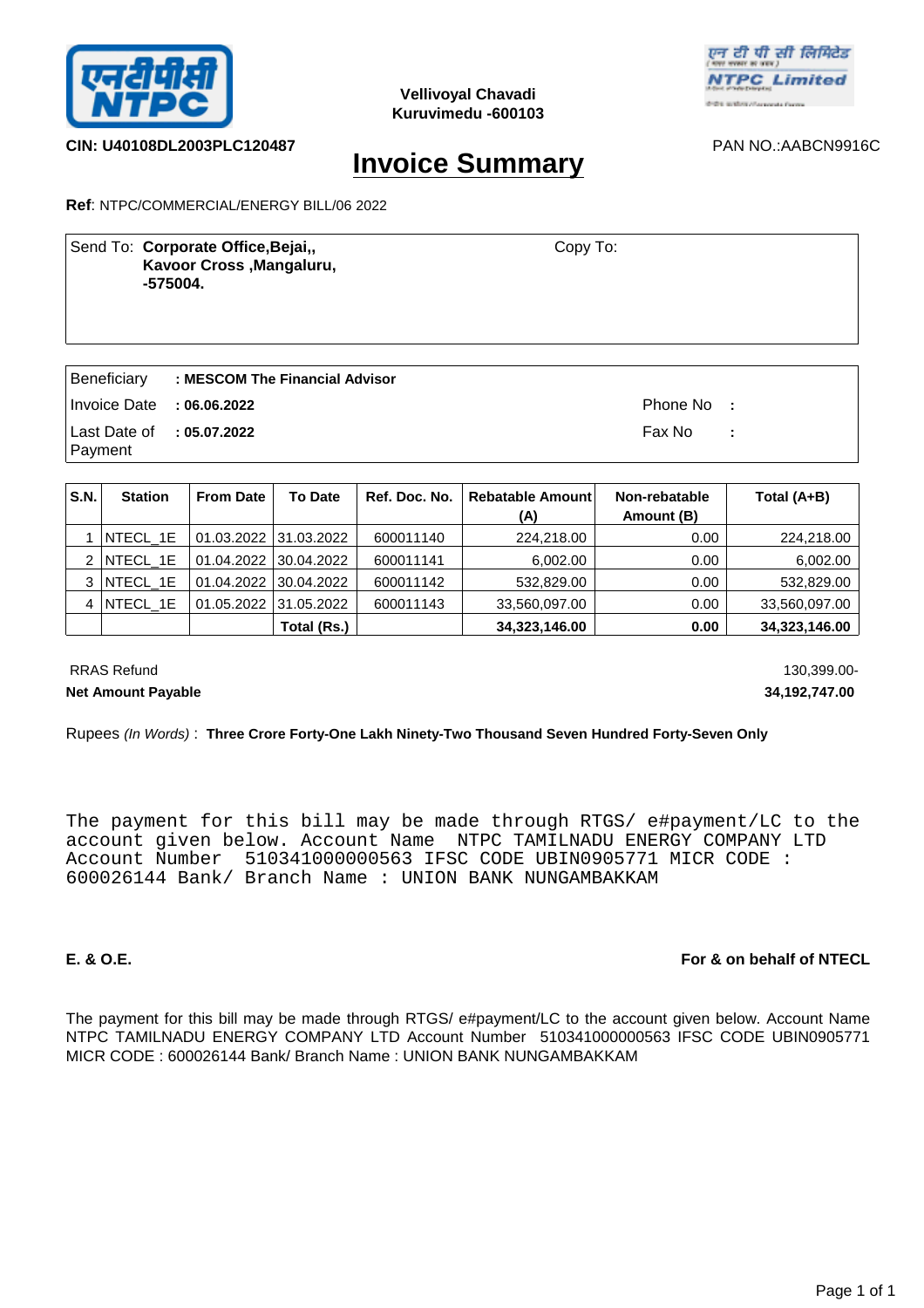



## **CIN: U40108DL2003PLC120487** PAN NO.:AABCN9916C

# **Invoice Summary**

**Ref**: NTPC/COMMERCIAL/ENERGY BILL/06 2022

| Send To: Navanagar,<br>HUBLI,<br>$-580025.$ | Copy To: |
|---------------------------------------------|----------|
|                                             |          |

|                                          | Beneficiary : HESCOM The Financial Advisor, |            |  |
|------------------------------------------|---------------------------------------------|------------|--|
| Invoice Date : $06.06.2022$              |                                             | Phone No : |  |
| Last Date of : $05.07.2022$<br>  Payment |                                             | Fax No : : |  |

| S.N. | <b>Station</b> | <b>From Date</b> | <b>To Date</b>        | Ref. Doc. No. | <b>Rebatable Amount</b><br>(A) | Non-rebatable<br>Amount (B) | Total (A+B)   |
|------|----------------|------------------|-----------------------|---------------|--------------------------------|-----------------------------|---------------|
|      | NTECL 1E       |                  | 01.03.2022 31.03.2022 | 600011136     | 589,714.00                     | 0.00                        | 589,714.00    |
|      | $2$ NTECL 1E   |                  | 01.04.2022 30.04.2022 | 600011137     | 16,771.00                      | 0.00                        | 16,771.00     |
| 3    | NTECL 1E       |                  | 01.04.2022 30.04.2022 | 600011138     | 1,488,813.00                   | 0.00                        | 1,488,813.00  |
| 4    | NTECL 1E       |                  | 01.05.2022 31.05.2022 | 600011139     | 93,772,511.00                  | 0.00                        | 93,772,511.00 |
|      |                |                  | Total (Rs.)           |               | 95,867,809.00                  | 0.00                        | 95,867,809.00 |

RRAS Refund 342,962.00-

**Net Amount Payable 95,524,847.00** 

### Rupees *(In Words)* : **Nine Crore Fifty-Five Lakh Twenty-Four Thousand Eight Hundred Forty-Seven Only**

The payment for this bill may be made through RTGS/ e#payment/LC to the account given below. Account Name NTPC TAMILNADU ENERGY COMPANY LTD Account Number 510341000000563 IFSC CODE UBIN0905771 MICR CODE : 600026144 Bank/ Branch Name : UNION BANK NUNGAMBAKKAM

## **E. & O.E. For & on behalf of NTECL**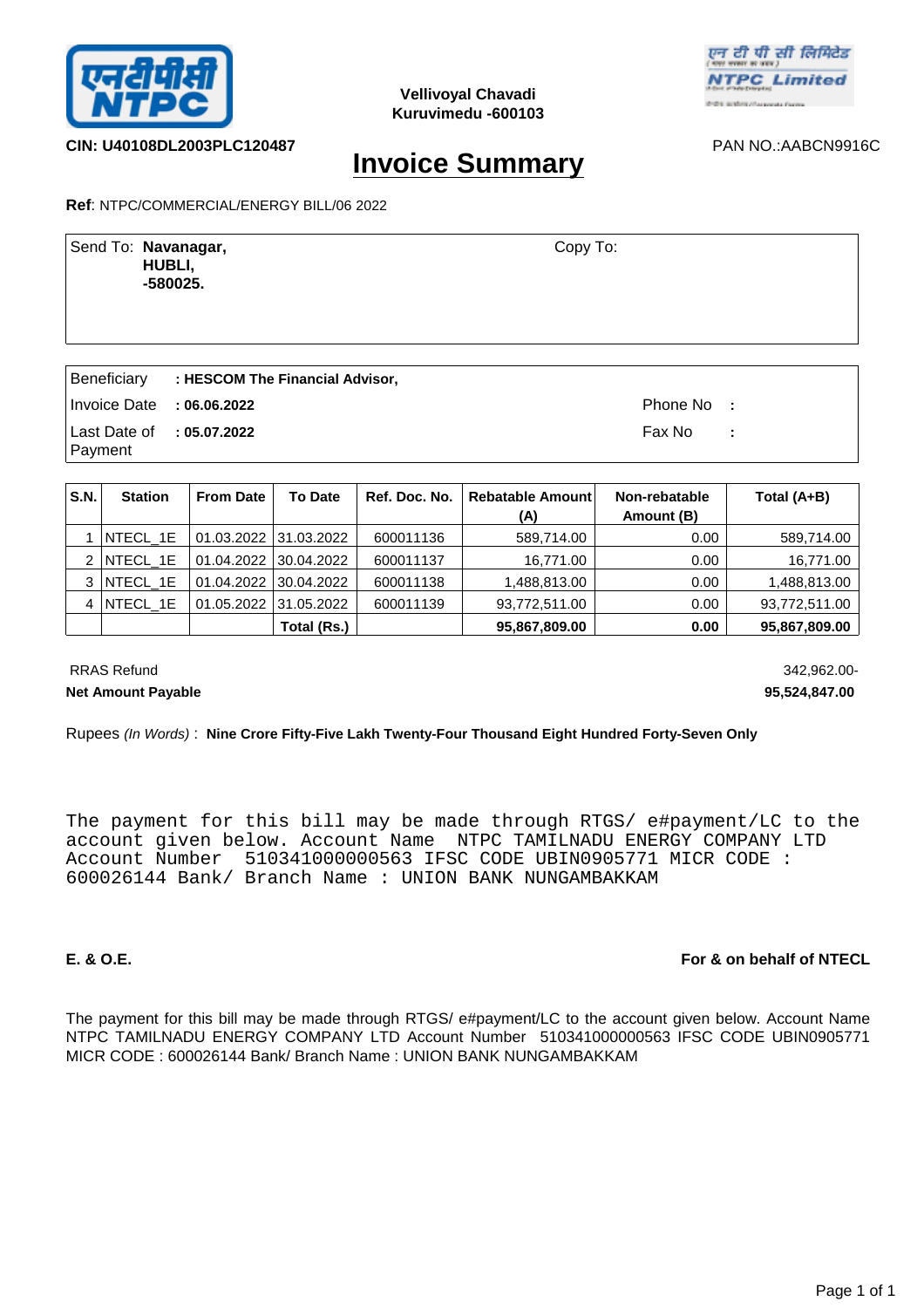



## **CIN: U40108DL2003PLC120487** PAN NO.:AABCN9916C

# **Invoice Summary**

**Ref**: NTPC/COMMERCIAL/ENERGY BILL/06 2022

## Send To: Vydyuthi Bhavanam Pattom, **New York Constants Copy To: THIRUVANANTHAPURAM, -695004.**

Copy To:

|                                      | Beneficiary : KSEB LTD The Member (Finance) |            |  |
|--------------------------------------|---------------------------------------------|------------|--|
| Invoice Date : 06.06.2022            |                                             | Phone No : |  |
| Last Date of : 05.07.2022<br>Payment |                                             | Fax No :   |  |
|                                      |                                             |            |  |

| S.N. | <b>Station</b>   | <b>From Date</b> | <b>To Date</b>        | Ref. Doc. No. | Rebatable Amount | Non-rebatable | Total (A+B)    |
|------|------------------|------------------|-----------------------|---------------|------------------|---------------|----------------|
|      |                  |                  |                       |               | (A)              | Amount (B)    |                |
|      | <b>INTECL 1E</b> |                  | 01.03.2022 31.03.2022 | 600011148     | 758,296.00       | 0.00          | 758,296.00     |
| 2    | NTECL 1E         |                  | 01.04.2022 30.04.2022 | 600011149     | 26,561.00        | 0.00          | 26,561.00      |
|      | 3   NTECL 1E     |                  | 01.04.2022 30.04.2022 | 600011150     | 2,385,986.00     | 0.00          | 2,385,986.00   |
| 4    | NTECL 1E         | 01.05.2022       | 31.05.2022            | 600011151     | 152.483.475.00   | 0.00          | 152,483,475.00 |
|      |                  |                  | Total (Rs.)           |               | 155,654,318.00   | 0.00          | 155,654,318.00 |

RRAS Refund 124,315.00-**Net Amount Payable 155,530,003.00** 

Rupees *(In Words)* : **Fifteen Crore Fifty-Five Lakh Thirty Thousand Three Only**

The payment for this bill may be made through RTGS/ e#payment/LC to the account given below. Account Name NTPC TAMILNADU ENERGY COMPANY LTD Account Number 510341000000563 IFSC CODE UBIN0905771 MICR CODE : 600026144 Bank/ Branch Name : UNION BANK NUNGAMBAKKAM

# **E. & O.E. For & on behalf of NTECL**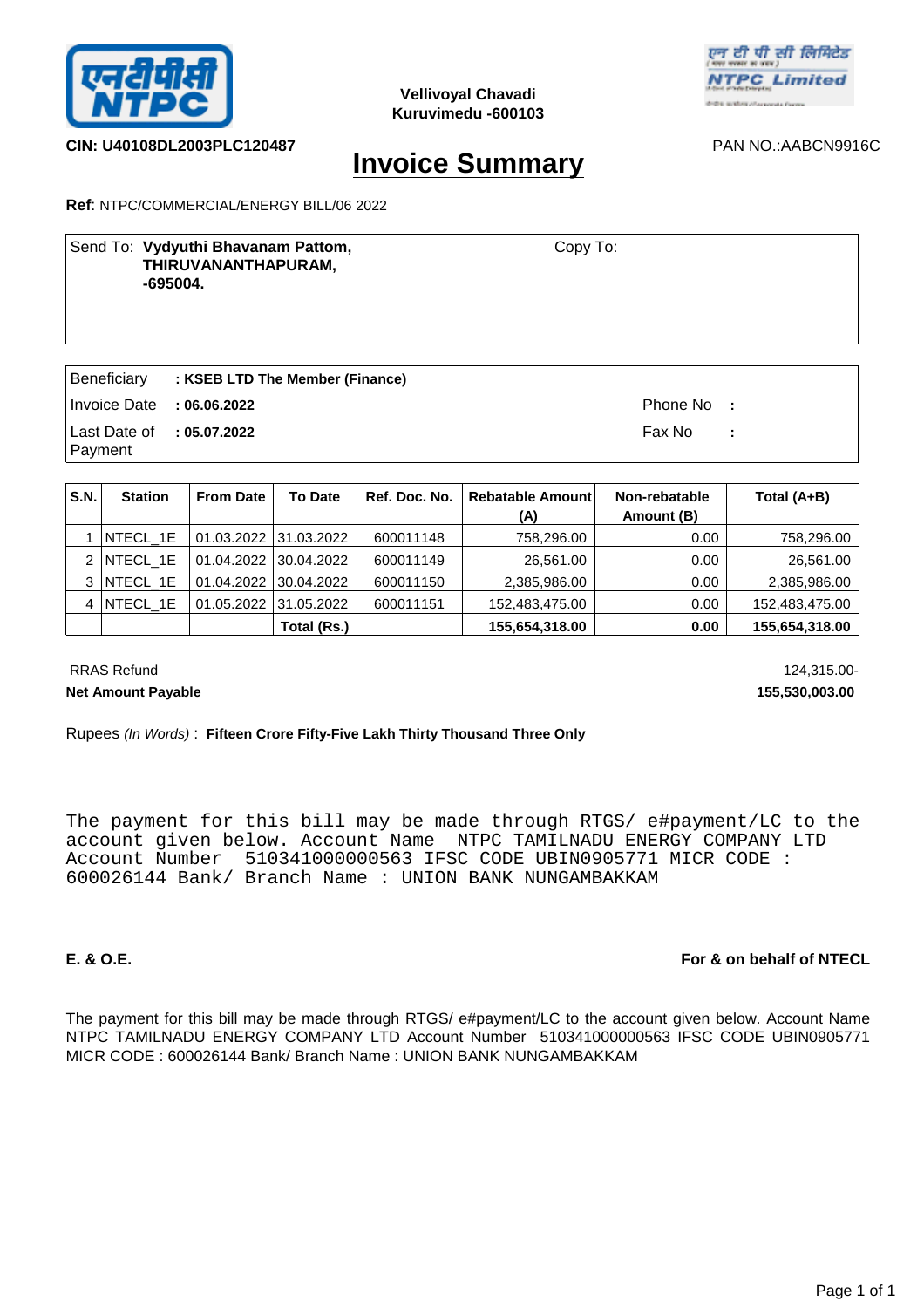



**CIN: U40108DL2003PLC120487** PAN NO.:AABCN9916C

# **Invoice Summary**

**Ref**: NTPC/COMMERCIAL/ENERGY BILL/06 2022

Send To: **NPKRR Maligai, NPKRR Maligai**, **NPS** Copy To:  **Anna Salai, -600002.** Copy To:

|                                      | Beneficiary : TANGEDCO The Chief Finance Controller |            |  |
|--------------------------------------|-----------------------------------------------------|------------|--|
| Invoice Date : $06.06.2022$          |                                                     | Phone No : |  |
| Last Date of : 05.07.2022<br>Payment |                                                     | Fax No :   |  |

| S.N. | <b>Station</b>  | <b>From Date</b> | <b>To Date</b>        | Ref. Doc. No. | Rebatable Amount<br>(A) | Non-rebatable<br>Amount (B) | Total (A+B)      |
|------|-----------------|------------------|-----------------------|---------------|-------------------------|-----------------------------|------------------|
|      | <b>NTECL 1E</b> |                  | 01.03.2022 31.03.2022 | 600011152     | 16,335,157.00           | 0.00                        | 16,335,157.00    |
|      | $2$ NTECL 1E    |                  | 01.04.2022 30.04.2022 | 600011153     | 555,674.00              | 0.00                        | 555,674.00       |
| 3    | NTECL 1E        | 01.04.2022       | 30.04.2022            | 600011154     | 48,558,484.00           | 0.00                        | 48,558,484.00    |
| 4    | NTECL 1E        | 01.05.2022       | 31.05.2022            | 600011155     | 3,145,800,460.00        | 0.00                        | 3,145,800,460.00 |
|      |                 |                  | Total (Rs.)           |               | 3,211,249,775.00        | 0.00                        | 3,211,249,775.00 |

 LPSC 335,991,061.00 RRAS Refund 23,984,633.00- **Net Amount Payable 3,523,256,203.00** 

Rupees *(In Words)* : **Three Hundred Fifty-Two Crore Thirty-Two Lakh Fifty-Six Thousand Two Hundred Three Only**

The payment for this bill may be made through RTGS/ e#payment/LC to the account given below. Account Name NTPC TAMILNADU ENERGY COMPANY LTD Account Number 510341000000563 IFSC CODE UBIN0905771 MICR CODE : 600026144 Bank/ Branch Name : UNION BANK NUNGAMBAKKAM

## **E. & O.E. For & on behalf of NTECL**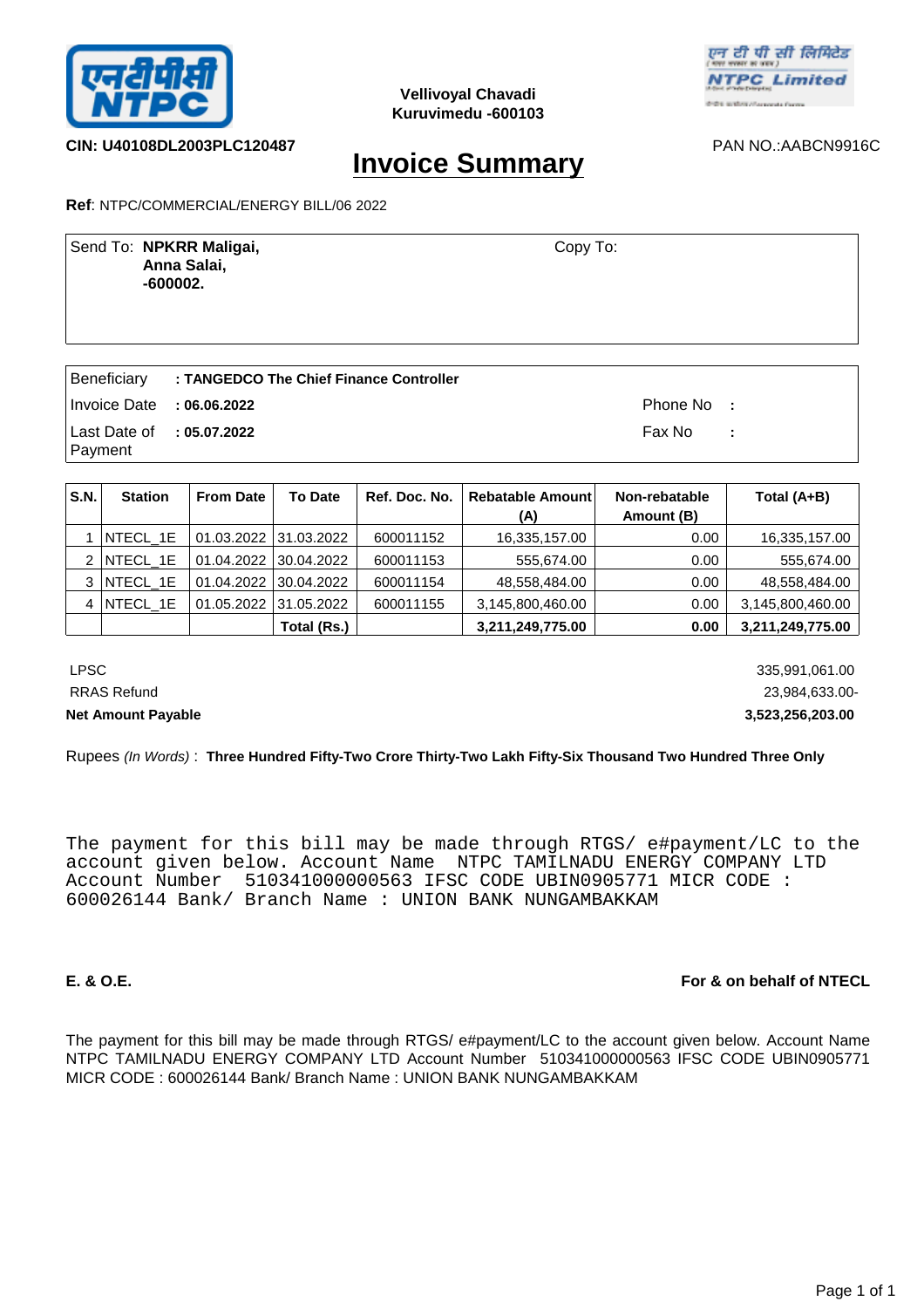



**CIN: U40108DL2003PLC120487** PAN NO.:AABCN9916C

# **Invoice Summary**

**Ref**: NTPC/COMMERCIAL/ENERGY BILL/06 2022

Send To: Netaji Subhash Chandra Bose, **Netally School Copy To: Salai, -605001.** Copy To:

|                             | Beneficiary : ED Puduchery SUPERINTENDING ENGINEER-1 |            |  |
|-----------------------------|------------------------------------------------------|------------|--|
| Invoice Date : $06.06.2022$ |                                                      | Phone No : |  |
| Last Date of : 05.07.2022   |                                                      | Fax No : : |  |
| Payment                     |                                                      |            |  |

| S.N. | <b>Station</b>  | <b>From Date</b> | <b>To Date</b>        | Ref. Doc. No. | <b>Rebatable Amountl</b><br>(A) | Non-rebatable<br>Amount (B) | Total (A+B)   |
|------|-----------------|------------------|-----------------------|---------------|---------------------------------|-----------------------------|---------------|
|      | $ NTECL_1E $    |                  | 01.03.2022 31.03.2022 | 600011156     | 122,032.00                      | 0.00                        | 122,032.00    |
| 2    | <b>NTECL 1E</b> |                  | 01.04.2022 30.04.2022 | 600011157     | 7.411.00                        | 0.00                        | 7,411.00      |
|      | 3   NTECL 1E    |                  | 01.04.2022 30.04.2022 | 600011158     | 495.277.00                      | 0.00                        | 495,277.00    |
| 4    | NTECL_1E        |                  | 01.05.2022 31.05.2022 | 600011159     | 52,992,252.00                   | 0.00                        | 52,992,252.00 |
|      |                 |                  | Total (Rs.)           |               | 53,616,972.00                   | 0.00                        | 53,616,972.00 |

 RRAS Refund 2,590,646.00- **Net Amount Payable 51,026,326.00** 

Rupees *(In Words)* : **Five Crore Ten Lakh Twenty-Six Thousand Three Hundred Twenty-Six Only**

The payment for this bill may be made through RTGS/ e#payment/LC to the account given below. Account Name NTPC TAMILNADU ENERGY COMPANY LTD Account Number 510341000000563 IFSC CODE UBIN0905771 MICR CODE : 600026144 Bank/ Branch Name : UNION BANK NUNGAMBAKKAM

# **E. & O.E. For & on behalf of NTECL**